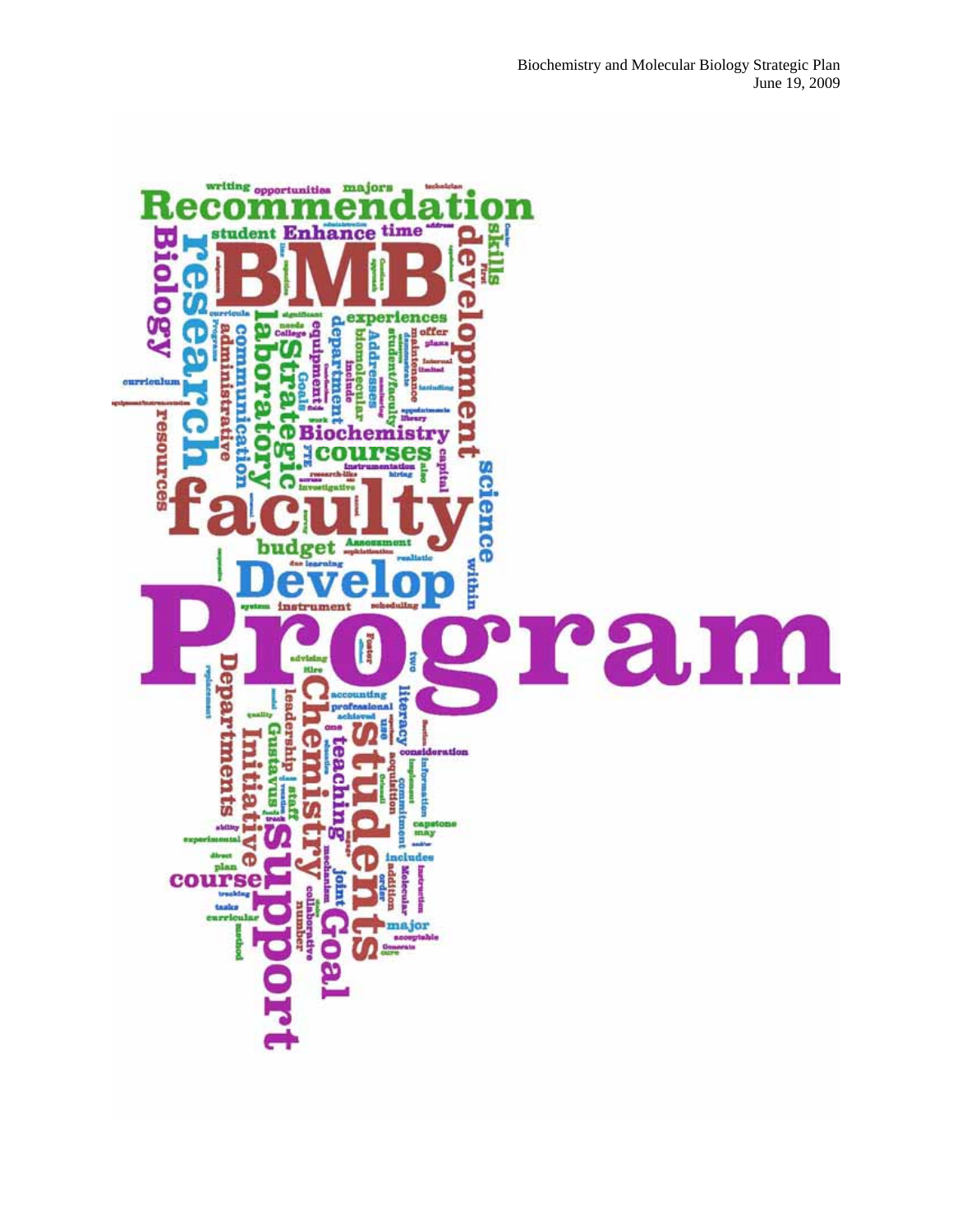#### **Section 1: Description of the Biochemistry and Molecular Biology Program**

#### **1.1 Mission, Vision, and Goals**

The Biochemistry and Molecular Biology (BMB) Program at Gustavus Adolphus College was began in 1990 as a joint venture of the Biology and Chemistry Departments. It has enjoyed a strong history of graduates, both numerically and qualitatively. The number of majors has ranged from 4 to 16, with an overall average of  $\sim$  9/year. A majority of BMB graduates pursue either graduate or professional school, attending such institutions as Harvard, Stanford, and Northwestern Universities. The BMB Program is served primarily by two faculty (*i.e.* BMB faculty), both of whom hold joint appointments in the Biology and Chemistry Departments. The BMB faculty are the primary instructors for the BMB Program-specific courses (*i.e.*  Biochemistry and Proteins) and also teach courses that support Biology and Chemistry, including Principles of Chemistry and Cell & Molecular Biology. The Program is also supported by resources, support staff, and faculty in Biology and Chemistry who teach core or elective courses that are required for the major.

#### **Mission**

The mission of the Biochemistry and Molecular Biology (BMB) Program is to stimulate and feed the intellectual curiosity of individuals seeking to pursue and advance understanding of the molecular basis of the living world. The BMB Program draws upon modes of thinking from biology and chemistry, as well as those that emerge in this pursuit, to both cultivate and exemplify an interdisciplinary approach to life-long learning.

#### **Vision**

The BMB Program endeavors to cultivate a learning community that is inclusive to all who wish to participate and is supportive of them as whole persons, including the development of capacities for leadership and a sense of vocation. The BMB Program aims to provide an exemplary curriculum that meets the highest standards of the profession. Thus, our approach pairs an emphasis on the fundamentals with significant engagement in the practice of the discipline. Our hope is that BMB majors are thoroughly knowledgeable of the fundamentals of the field, highly effective communicators, and exceedingly competent experimental scientists.

#### **Goals**

Goal 1: Foster BMB students' capacities in and awareness of their leadership skills and vocation

Goal 2: Enhance the communication skills and science information literacy of BMB students

Goal 3: Enhance student independence and sophistication as experimental scientists

Goal 4: Develop and enhance resources to support research in BMB fields

Goal 5: Empower BMB Program's ability to direct its development

Goal 6: Promote the support and professional development of Program faculty as whole persons and as teacher/scholars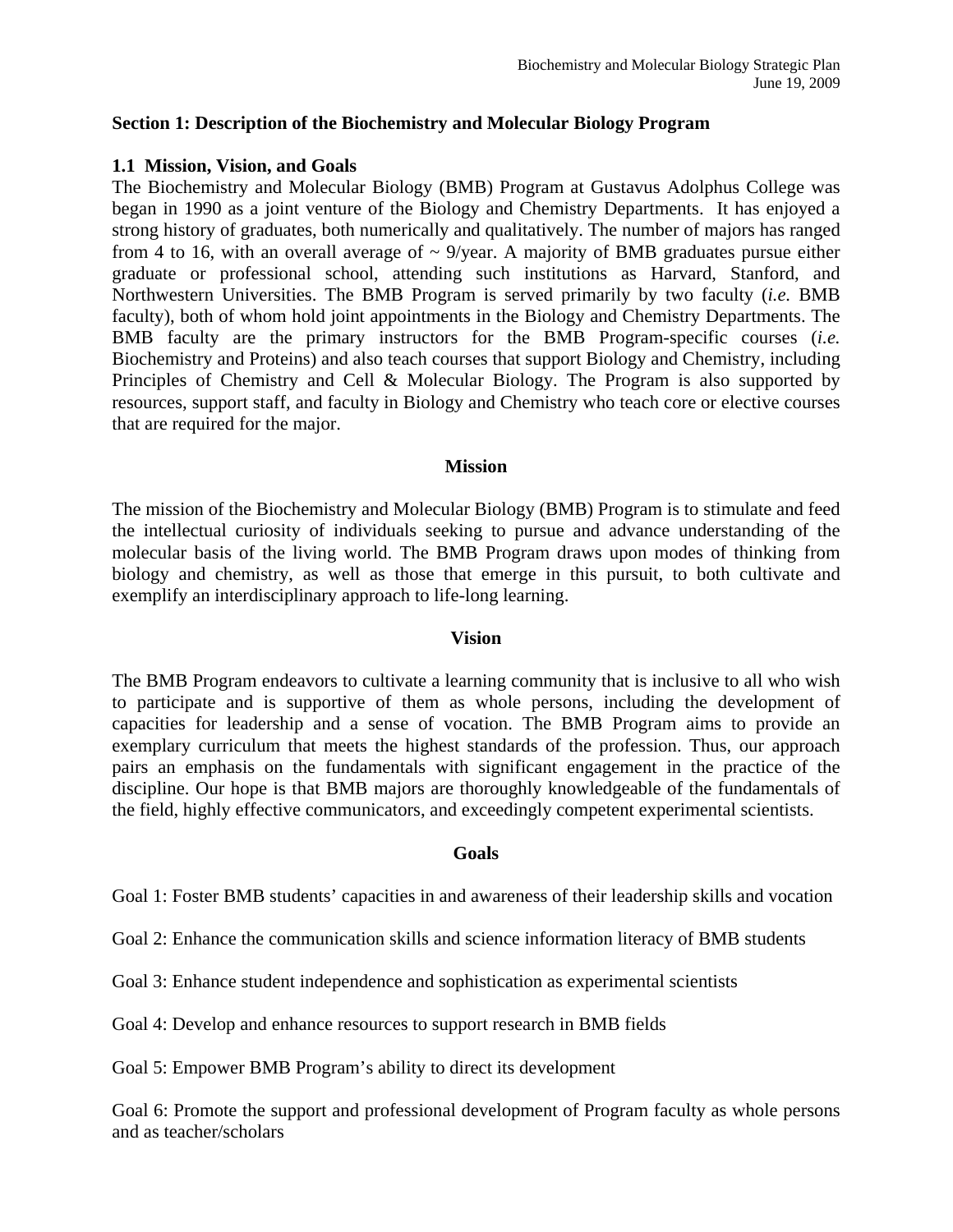## **1.2 Programs**

The BMB Program and faculty contribute to and have long enjoyed the joint support of the Biology and Chemistry Departments. Significantly, Program faculty teach core courses in each department (BIO 201, CHE 107, CHE 141) in addition to Program courses (CHE 255), which support the majors of both Departments and the Program and non-majors preparing for admission to medical school and allied health fields. Contributions by Program faculty to other general education initiatives, such as the First Term Seminar or January term, are limited to those made as contributions as faculty members of the Biology and Chemistry Departments. Three introductory core courses and one advanced course from each department mutually benefit both Department and Program majors. Students then choose two electives from one or the other department to complete the BMB major. The BMB Program also enjoys the support of the Physics and Mathematics & Computer Science Departments, which provide two semesters of courses for the cognate requirements of the major. The Program faculty access administrative support through both Biology and Chemistry Departments, although Program expenses and teaching assignments are handled almost exclusively through the Chemistry Department, though in a cooperative fashion with Biology.

# **1.2 Support Relationships**

The BMB Program relies on partnerships with many other support offices at Gustavus. We rely heavily on Gustavus Technology Services to support the technology used in our classrooms, computers in our laboratory, and instrument/computer software interfaces that are essential to our teaching and research. We partner with the library to ensure the quality of our library collections in the area of biomolecular science, including periodicals, scholarly texts, and appropriate literature databases. We work with Admissions to recruit high quality students to Gustavus. We collaborate with the Center for International and Cultural Education to support our students who are interested in studying abroad. We work closely with the office of Corporate and Foundation Relations when we seek external funding to support biochemical research and curricular development. Program faculty and students benefit from faculty development opportunities, student/faculty research programming and initiatives supported by the John S. Kendall Center for Engaged Learning.

## **Section 2: Strategic Review**

## **2.1 Internal strengths**

Begun in 1990, BMB is a well-established program that is deeply rooted in and supported by the Biology and Chemistry departments. None of our regional liberal arts counterparts, perhaps save one, have such a long-standing program, though many have (in recent years) added or are adding BMB-like programs. The Gustavus BMB Program has a rigorous, strong curriculum with a breadth of core and upper level courses in chemistry, biology, and biochemistry, a capstone experience, writing intensive courses, and research-like, investigative experiences in lab. Our commitment to ongoing curricular improvement is exemplified by focusing the students' research experiences and projects in the capstone course upon the further development of our model investigative laboratory curricula in the Biochemistry course. Thus, through the activity in and relationships between the capstone and Biochemistry courses, the laboratory program contains an internal cycle for ongoing development and enhancement.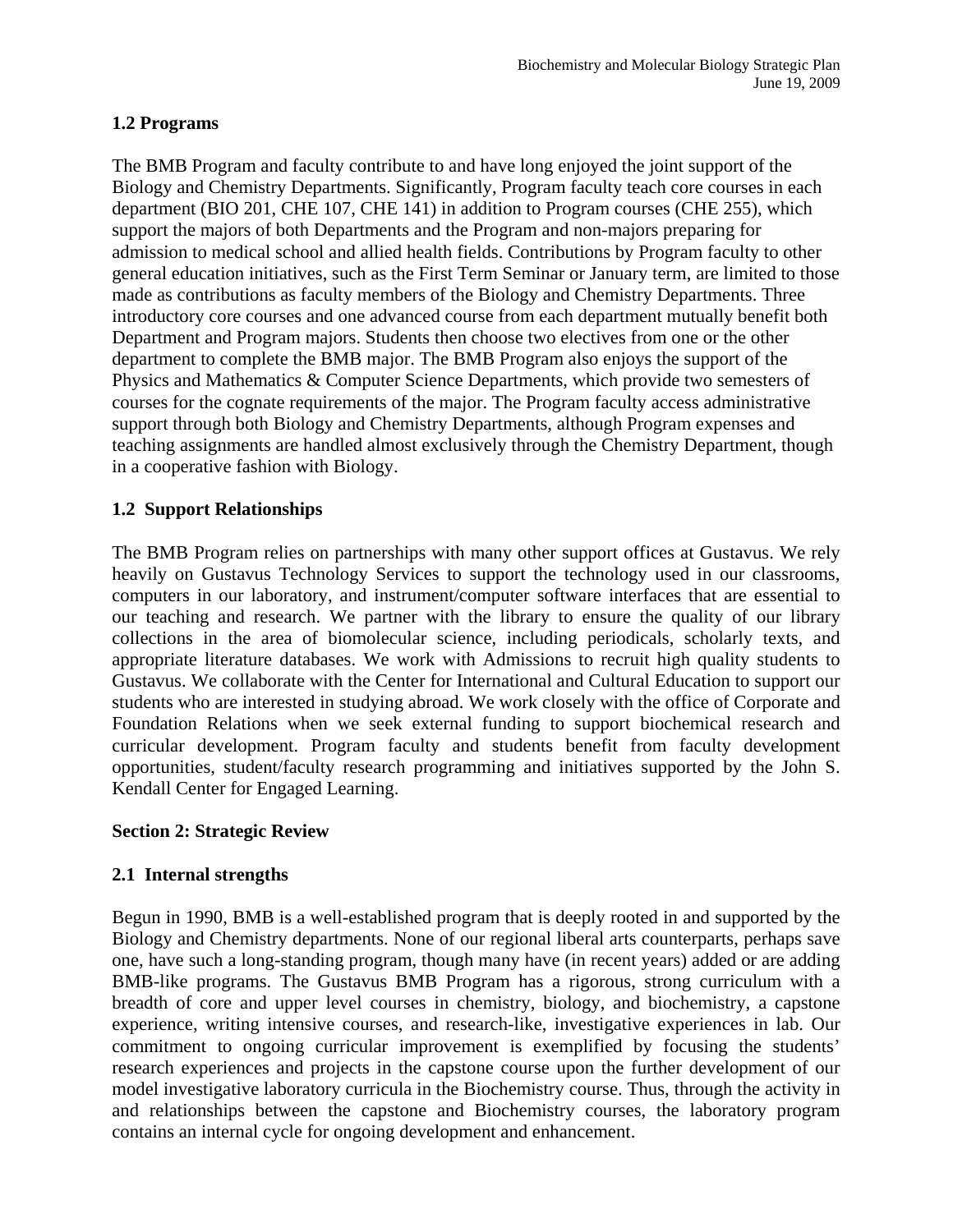The Program has benefited from dedicated and passionate Program faculty, as well as resource and strong faculty support from the Biology and Chemistry Departments. The presence of two Program faculty with joint appointments in Biology and Chemistry helps to maintain the strong connection of the Program to both departments and offers a positive cross-departmental line of communication. The BMB faculty are committed to teaching and service both within the Program and in the Biology and Chemistry Departments.

### **2.2 Internal weaknesses**

While the BMB Program enjoys significant strengths, we admittedly struggle to offer students the education we wish for them and recognize several weaknesses in our Program. We receive students with a wide range of interests and preparations into Biochemistry, our first programspecific course. While we aspire to develop students writing skills and recognize our writingintensive Program courses as a strength, the mixed preparation students have when they enroll in Biochemistry has limited the depth of writing instruction we would like to offer. In addition, while we have explicit and identifiable elements of Program curricula that develop science information literacy, this aspect of our curriculum has not received the attention it deserves due to time constraints. We recognize that we could develop and offer a more intentional, progressive and integrated approach to science literacy instruction. Similarly, we have only recently begun to consider a similarly developed approach to teaching scientific oral communication skills.

Another aspect of our Program that does not serve students as well as we would wish includes advising and mentoring. Presently, BMB Program faculty receive advisees from both the Biology and Chemistry Departments in addition to the Program (though admittedly, there are a number of Program-Department double majors). This itself is not problematic, rather there does not yet exist a system that insures Program faculty serve as advisors for all BMB majors as a first priority. A further complication is the delay students employ in declaring the BMB major. Thus, we have also come to recognize the need to more proactively engage interested students at a point before they enroll in the first Program specific course (usually as juniors).

We would also like to offer students a more robust preparation in modern experimental research in biomolecular science. The cost of reagents to conduct laboratory experiments in this field is admittedly significant, but inadequate and flat-lined laboratory course budgets (due to a flat-lined Chemistry Department budget) have limited the investigative projects in Biochemistry and the scope of research experiences we have been able to offer in the BMB capstone course. Outside of coursework, the lack of adequate time and reliable resources limits the independent research opportunities that can be offered and sustained by the two Program faculty. Some of the Program faculty's time is doubly-consumed due to the joint appointment, i.e. two department meetings, tenure-track searches in both departments (eight positions filled since the fall of 2002), contributing to and writing for three strategic plans, etc. A major point for resources in particular is the College's lack of any annual budgeting for major instrument replacement, repair and acquisition; this leaves the Program with outdated, decaying or non-functional equipment as well as no internal mechanism to advance our instrument repertoire. Not only does this limit students exposure to equipment that they will encounter in pursuit of scientific careers upon graduation, it requires an inordinate and ineffective use of faculty time to trouble-shoot and compensate for substandard instrument offerings, further compounding the issue of the time available to *engage* students in the practice of experimental investigation.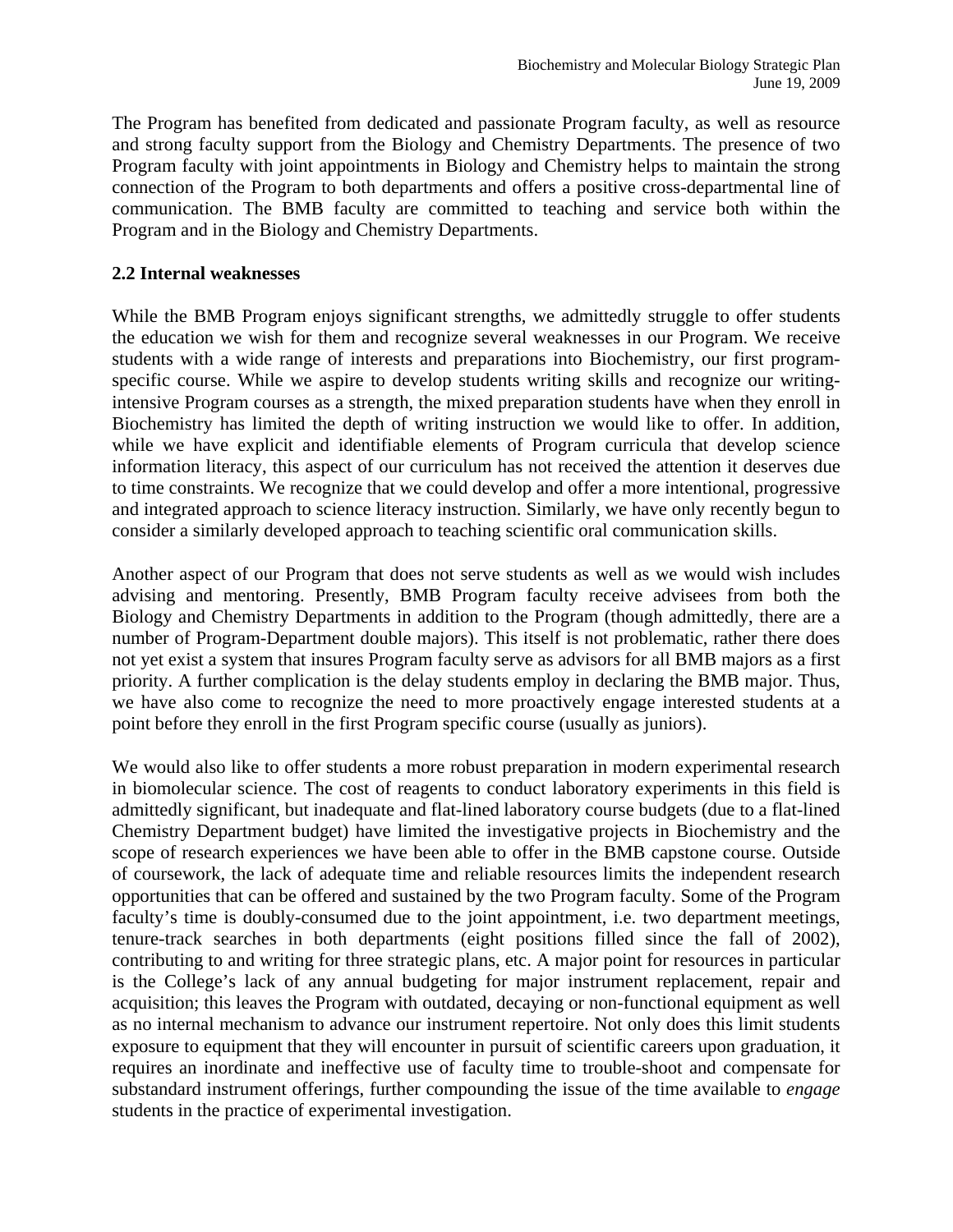The ability to make improvements on the non-curricular matters above, in addition to some curricular matters not yet mentioned, is also limited by the lack of a certain degree of Program autonomy. While it is not the aspiration of the Program to become wholly independent of the supporting Departments of Biology and Chemistry, the Program is limited in its ability to direct its development, specifically in reference to matters of scheduling teaching assignments and budgeting for expenses. For example, the Program offers only two formal biochemistry courses within the major. If the Program faculty want to expand course offerings (*e.g.* another capstone course), presently there is not an efficient or coordinated mechanism to allow this expansion to occur due to the scheduling of Program faculty teaching assignments by the chairs of the Biology and Chemistry Department. Similar issues exist for matters of Program expenses, which are addressed administratively through the Chemistry Department and its budget. In addition to some level of structural or administrative autonomy, another limitation is the time required to address the administrative issues related to the Program. Presently, there is no course release support associated with Program administration. Combined with the invisible overload that comes with joint appointments, Program faculty are stretched thin and are unable to more effectively direct the advancement of the Program by addressing the weaknesses above or through pursuit of extramural funds to enhance curricular or instrumentation capabilities.

### **2.3 External Opportunities.**

Over the past five years, BMB Program faculty at Gustavus and colleagues at Grinnell College have been collaborating to develop model laboratory curricula for biomolecular science. Both groups have worked 1) to develop parallel curriculum and pedagogy to achieve effective learning of biochemistry through the laboratory experience, 2) to assess the corresponding student learning outcomes, and 3) (presently) to evaluate the transferability of the curricula by exchanging them and assessing effectiveness. As the project is now in the final phase, the results will soon be prepared for publication. In addition, through contacts with colleagues at Grinnell College, Gustavus has been able to join a collaborative survey project entitled Classroom Undergraduate Research Experience (CURE) to assess the effectiveness of research-like experiences embedded in formal course instruction. The project is under the direction of Professor David Lopatto of Grinnell College and the collaborating institutions include Grinnell, Hampshire, Harvey Mudd, Hope, and Wellesley Colleges.

In addition to these curricular developments, the BMB Program and faculty have contributed significantly to the procurement of important and significant external funds. BMB faculty have been contributors, coordinators and active participants for each of two awards the College has received from the Merck/AAAS Undergraduate Science Research Program. In addition, the BMB Program, its curricular development project, and the success with Merck/AAAS were all featured as strengths to support the College's recent successful request to the Howard Hughes Medical Institute science education grant program. Since the start of the HHMI award, BMB Program faculty have stepped forward to assume leadership roles in the development of a peer mentoring program for first year biology and chemistry courses, to support the development of visualization and imaging resources for these departments, and to participate in the overall coordination of the initiatives of the HHMI-supported program. Additional opportunities to pursue extramural funding to support BMB-related curricula and research do exist (*i.e.* NIH R15, NSF RUI, and NSF CCLI), however due to their contributions in all of the aforementioned areas, Program faculty have been unable to take full advantage of these opportunities.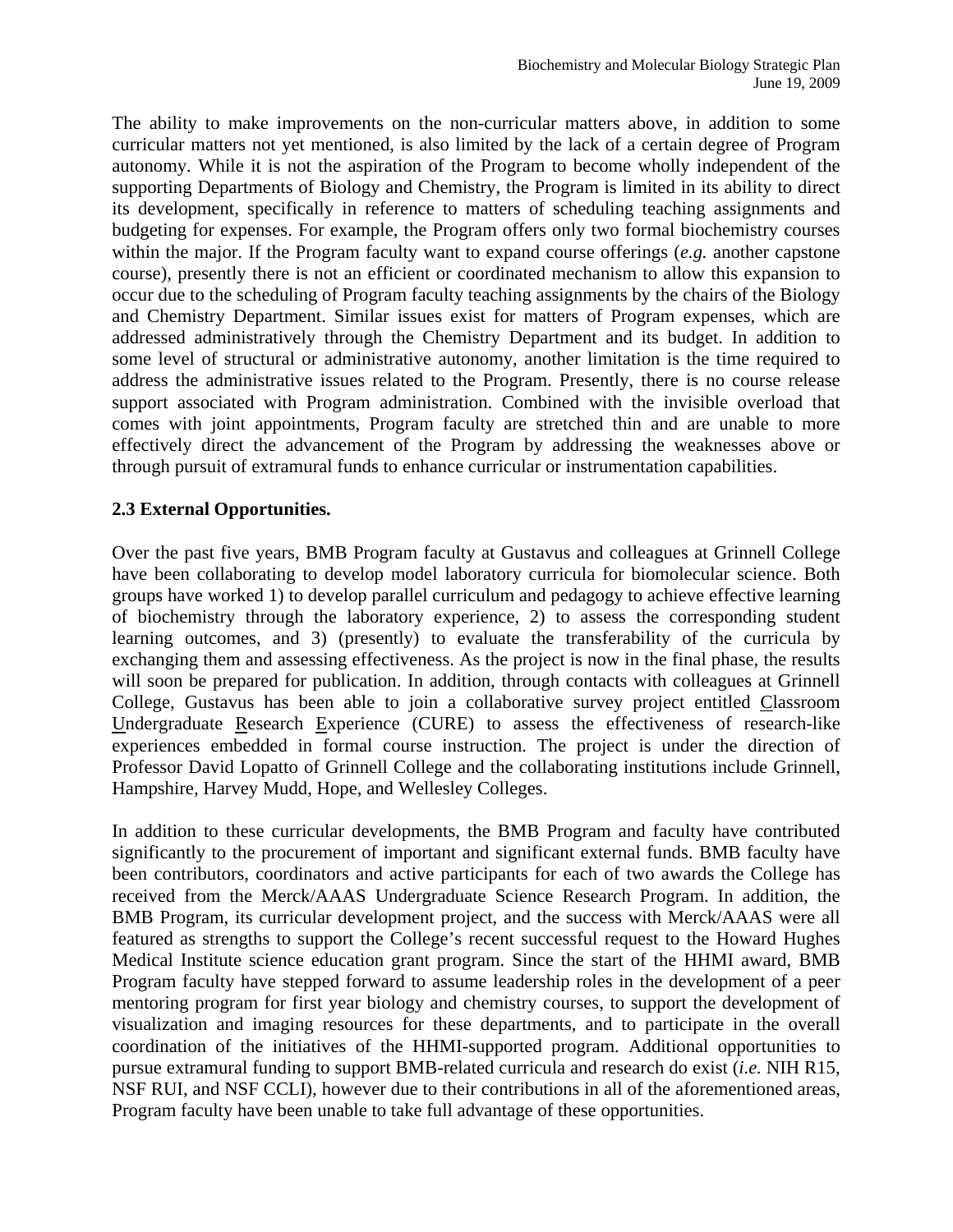## **2.4 External Challenges.**

Although Gustavus was the first liberal arts college within our immediate region to establish a BMB Program, our regional peer and aspirant institutions have all established (or are in the process of establishing) a biochemistry major in the past five to seven years. These same institutions, including Grinnell, St. Thomas, and St. John's/St. Benedict's, have also garnered resources for new science buildings and instrumentation to support their science programs, students, and faculty. While the BMB Program at Gustavus has appreciated and benefited from one of the more newly renovated spaces in Nobel Hall, in the absence of additional resources to support enhanced laboratory endeavors, expanded research opportunities, and acquisition of modern instrumentation, our Program will soon be overlooked by prospective students.

### **2.5 Barriers—internal**

The major barriers that prevent the Gustavus BMB Program from becoming one of the programs of distinction in the nation have been described above in section 2.2, and can be distilled to inadequate budgetary resources and time.

Inadequacies in budgetary resources for equipment maintenance, replacement, and acquisition across the Natural Science and Mathematics division has resulted in antiquated equipment and instrumentation in our teaching labs that is unfriendly in terms of instrument/computer interfaces, is heavily used, and is frequently in need of maintenance.

Inadequacies in budgetary resources for the BMB laboratory program has reduced the scope of the investigative, research-like experiences that we can offer in Biochemistry and our capstone course and non-course based student/faculty research collaborations.

Although both the Program and the Biology and Chemistry Departments have benefited from BMB faculty that hold joint appointments and coordinate the Program, the time that is required to maintain an active and contributing presence to these bodies, along with other divisional and college-wide endeavors, is unsustainable. Formal acknowledgment of these contributions through course releases, laboratory support, or other means is appropriate.

The time and resource barriers described above have recently been compounded even further by higher than average enrollments across the Program. While historically we have averaged  $\sim 9$ BMB majors/year, we currently have 46 declared majors (12 in the senior class, 20 in the junior class, 14 in the sophomore class), and a Biochemistry course that has supported 66 students in the 2008-2009 academic year, relative to an average of ~54 students/year over the past 5 years.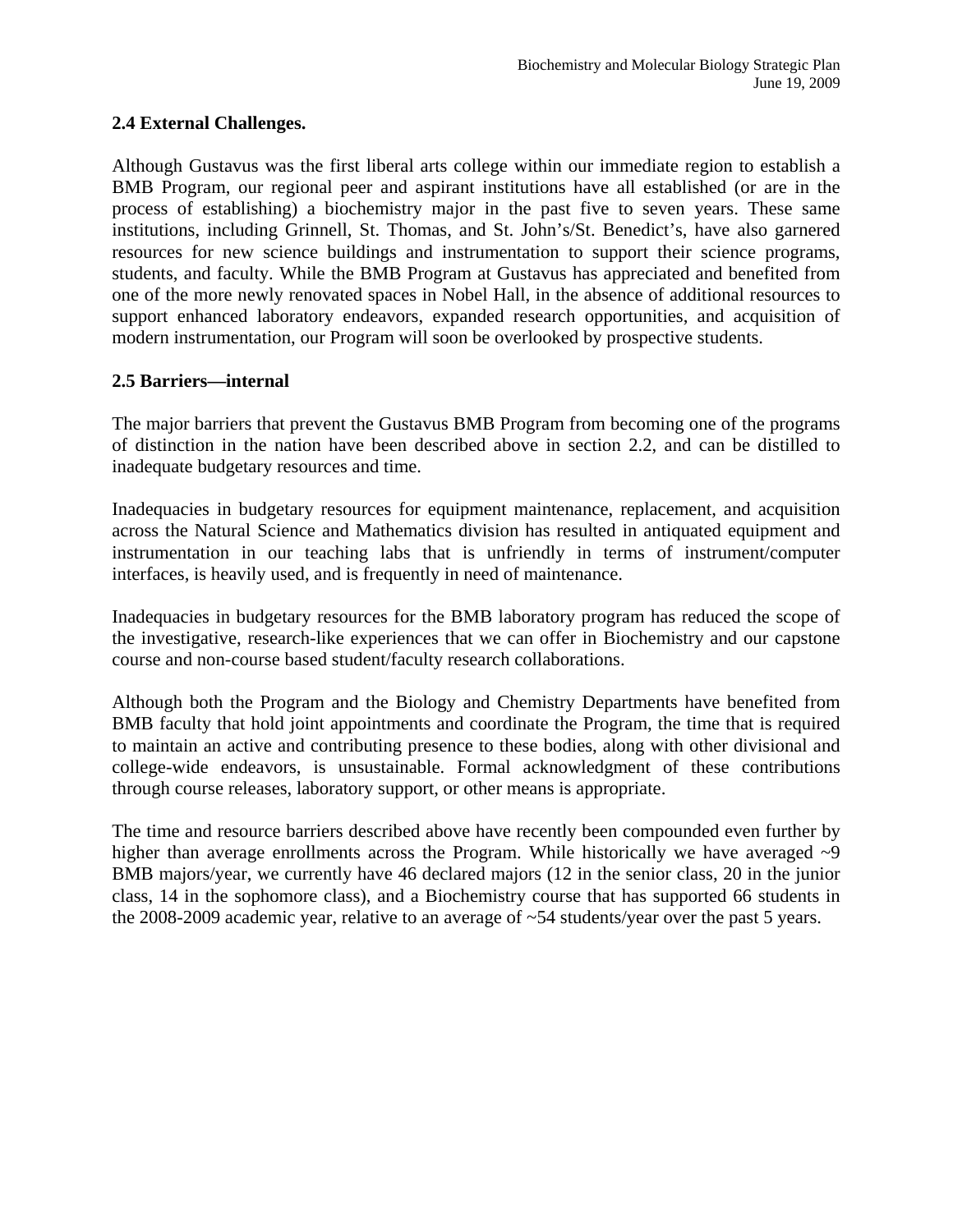### **Section 3: Strategic Initiatives and Recommendations**

### **Goal 1: Foster BMB students' capacities in and awareness of their leadership skills and vocation**

Strategic Initiative 1.1: Develop and implement a vocationally reflective approach to advising for BMB students

Strategic Initiative 1.2: Develop and implement a plan to advance the leadership capacities of BMB students in alliance with the College's leadership formation initiative

- Recommendation: Partner with the Center for Vocational Reflection (CVR) for instruction and training to advise students in vocationally-reflective ways
- Recommendation: Consolidate BMB advising among BMB faculty
- Recommendation: Hold biannual advising sessions for currently declared and rising BMB majors
- Recommendation: Support diverse student populations considering and advancing in the major
- Recommendation: Generate and implement a laboratory and classroom model to foster the development of leadership skills in Program courses

# **Goal 2: Enhance the communication skills and science information literacy of BMB students**

Strategic Initiative 2.1: Develop and implement a comprehensive plan to enhance oral and written communication skills in BMB students

Strategic Initiative 2.2: Develop and implement a comprehensive plan to enhance biomolecular information science literacy skills in BMB students

- Recommendation: Partner with the writing center, library, and faculty in Communication Studies to enhance instruction and evaluation of communication skills and information literacy in Program courses.
- Recommendation: Incorporate experiences in oral and written scientific communication and biomolecular science literacy that build upon the skills gained in the core and elective biology and chemistry courses
- Recommendation: Acquire resources to facilitate instruction and use of cutting edge biomolecular information tools
- Recommendation: Continue to offer small class sizes to have time to devote attention to students and provide formative feedback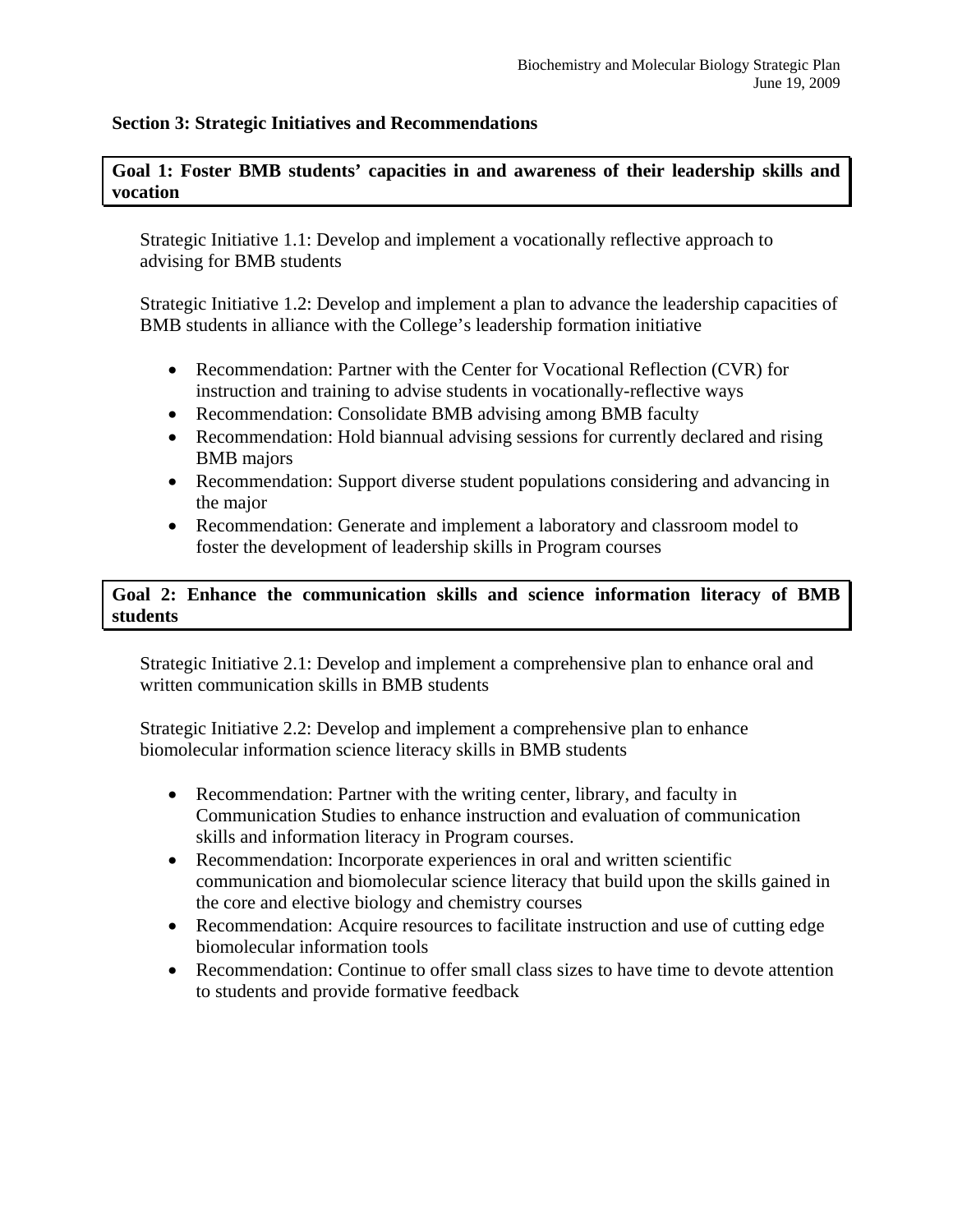### **Goal 3: Enhance student independence and sophistication as experimental scientists**

Strategic Initiative 3.1: Continue to engage students in research-like laboratory experiences in Biochemistry

Strategic Initiative 3.2: Engage students in publication quality research in a capstone course

Strategic Initiative 3.3: Foster development of practical knowledge of modern instrumentation

Strategic Initiative 3.4: Establish necessary support for a more technically intensive curriculum

Strategic Initiative 3.5: Continue to engage students in non-course-based research experiences

- Recommendation: Continue to develop and enhance research-like, investigative lab curriculum
- Recommendation: Work within the administrative structure of Chemistry to define a Program budget and budget process
- Recommendation: Advocate for necessary Program budget increases from the administration to support high quality, laboratory experiences in Program courses
- Recommendation: Develop a system for capital equipment maintenance, replacement and acquisition
- Recommendation: Generate space to house new capital equipment/instrumentation for use by students and faculty across the division
- Recommendation: Hire laboratory support staff
- Recommendation: Develop an efficient, cooperative mechanism to address Program plans and needs in scheduling with Department chairs

## **Goal 4: Develop and enhance resources to support research in BMB fields**

Strategic Initiative 4.1: Develop a sustainable plan for equipment acquisition, maintenance and replacement

Strategic Initiative 4.2: Develop a sustainable plan to support students conducting BMBrelated research

Strategic Initiative 4.3: Develop a sustainable plan to support faculty conducting BMBrelated research

- Recommendation: Hire an instrument technician
- Recommendation: Initiate a line within the Gustavus annual budget for capital equipment maintenance, replacement, and acquisition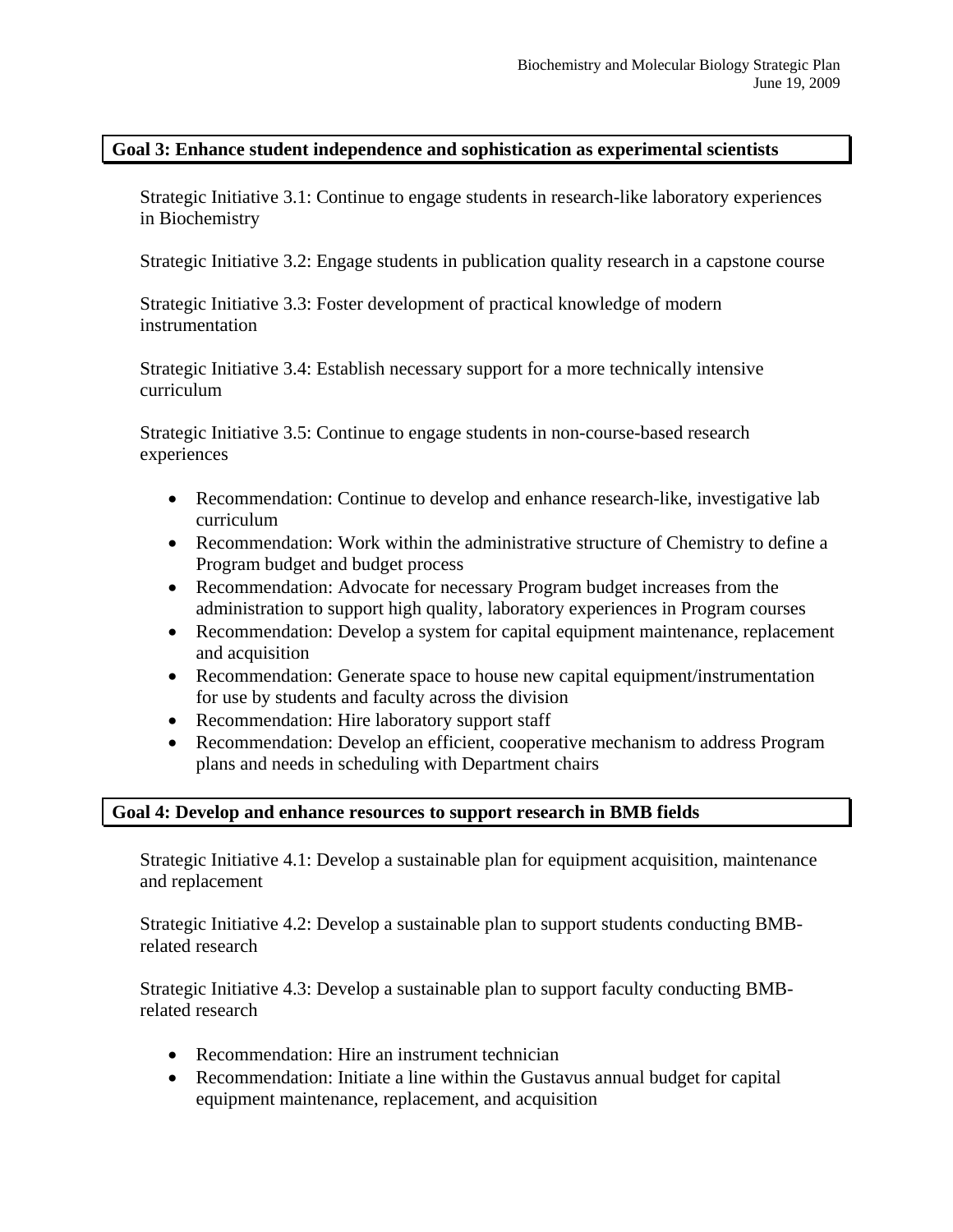- Recommendation: Generate space to house new capital equipment/instrumentation for use by students and faculty across the division
- Recommendation: Enhance library resources to expand access to biomolecular scientific journals and scholarly materials
- Recommendation: Grow the Langsjoen BMB research endowment for summer student stipends, research supplies, student and faculty travel to regional, national, and international research meetings
- Recommendation: Develop an acceptable and realistic accounting method for Program faculty FTE, which includes proper consideration of collaborative student/faculty research and grant writing

## **Goal 5: Empower BMB Program's ability to direct its development**

Strategic Initiative 5.1: Develop a system to track and spend Program funds

Strategic Initiative 5.2: Develop a system to track and address Program needs

Strategic Initiative 5.3: Develop a system to consider Program plans in scheduling

Strategic Initiative 5.4: Develop support to more effectively use faculty time

Strategic Initiative 5.5: Acquire adequate time for Program administration

- Recommendation: Work within the administrative structure of Chemistry to define a Program budget and budget process
- Recommendation: Advocate for any necessary Program budget increases
- Recommendation: Develop a system for capital equipment maintenance, replacement and acquisition
- Recommendation: Develop an efficient, cooperative mechanism to address Program plans and needs in scheduling with Department chairs
- Recommendation: Hire laboratory support staff
- Recommendation: Develop an acceptable and realistic accounting method for Program faculty FTE, which includes consideration of administrative tasks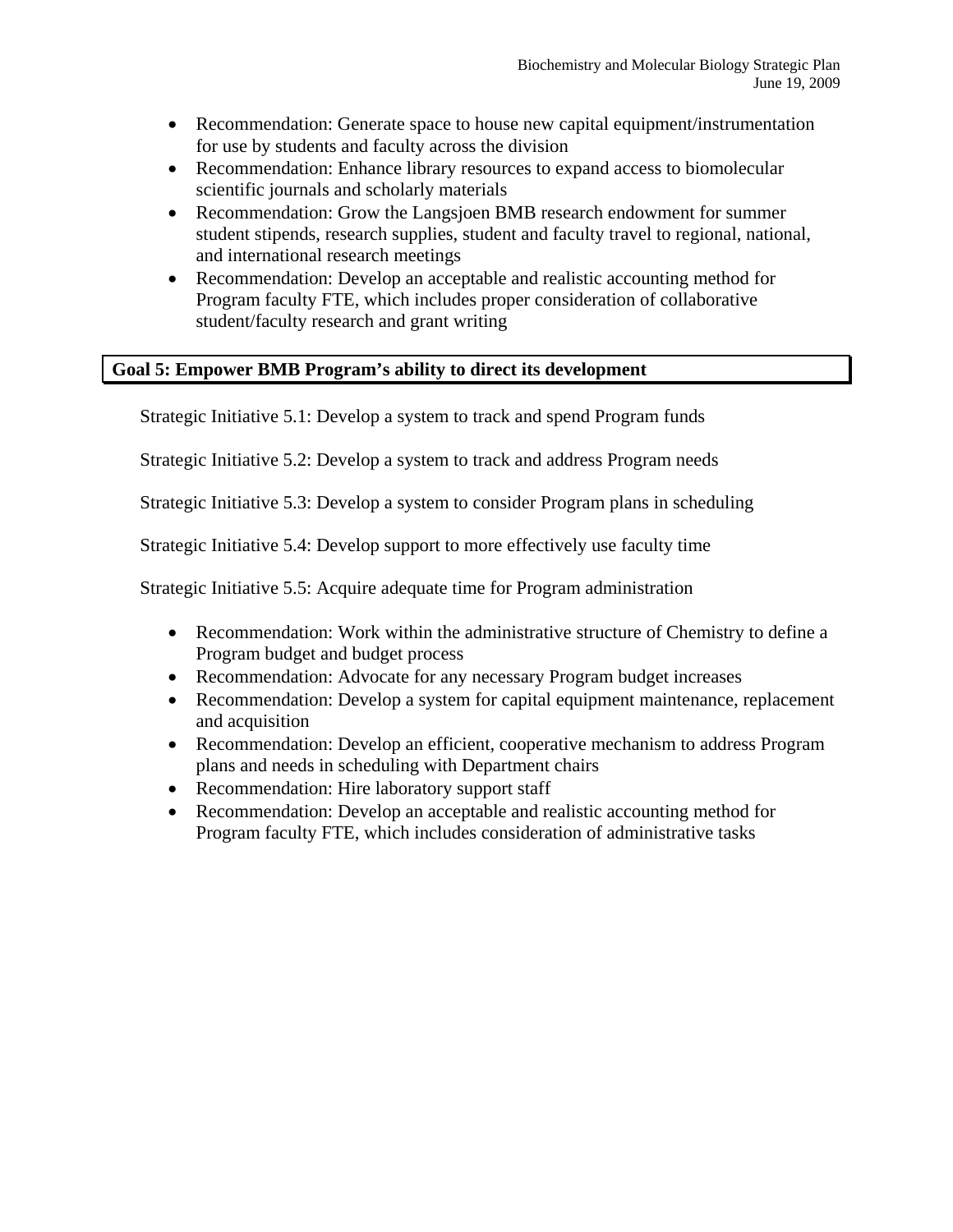## **Goal 6: Promote the support and professional development of Program faculty as whole persons and as teacher/scholars**

Strategic Initiative 6.1: Reduce the teaching load for Program faculty

Strategic Initiative 6.2: Develop mechanisms to more effectively use faculty time

Strategic Initiative 6.3: Increase Program-associated faculty and staff

- Recommendation: Develop an acceptable and realistic accounting method for Program faculty FTE, which includes proper consideration of joint appointment obligations, teaching, collaborative student/faculty research, administrative tasks, student advising, grant writing, etc.
- Recommendation: Hire laboratory support staff
- Recommendation: Hire instrument technician support staff (shared)
- Recommendation: Hire a molecular neuroscientist jointly with the neuroscience program to contribute to both Programs, increase flexibility in both Programs, and support connections across interdisciplinary boundaries

### **Section 4: Assessment**

The proposed goals are set forth to allow us to strive to become an exemplary program that meets the highest standards of the profession. In order to monitor whether we are meeting the given goals, we propose the following plans for assessment.

## **Goal 1: Foster BMB students' capacities in and awareness of their leadership skills and vocation.**

In order to demonstrate that we have achieved Goal 1, we will develop an assessment program which may include:

- monitoring the number of BMB majors with Program faculty as an advisor
- monitoring the number of BMB majors who take on a significant leadership experience during their Gustavus career
- development and use of a senior survey to track the expected post-baccalaureate education/career path and sense of student satisfaction with that life path
- development and use of a longitudinal survey to track the career, life vocation, leadership experiences, and perception of the impact of their Gustavus BMB education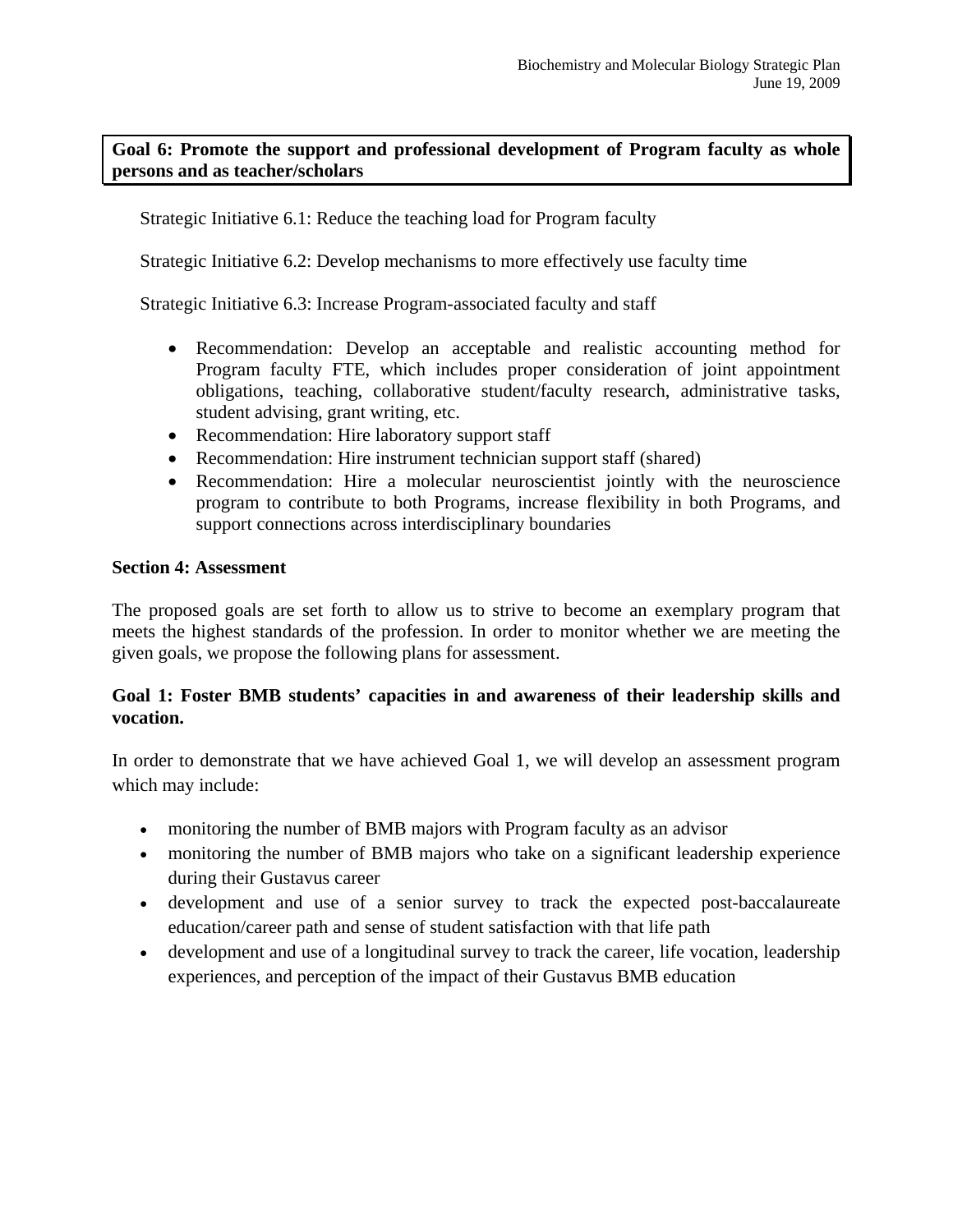## **Goal 2: To enhance communication skills and science information literacy in BMB students**

In order to demonstrate that we have achieved Goal 2, we will develop an assessment program which may include:

- documentation of curricular changes and outcomes in areas of communication and literacy
- documentation of the number of students who present course and/or research materials in non-classroom environments (e.g. professional meetings)
- incorporation of communication portfolios (which may include class assignments, literature reviews, research proposals, etc.) as part of the BMB curriculum
- evaluation of the communication portfolios to assess student learning gains over the period of a course and entire Gustavus career

# **Goal 3: Enhance student independence and sophistication as experimental scientists**

In order to demonstrate that we have achieved Goal 3, we will develop an assessment program which may include:

- tracking the number of students pursuing and/or engaged in non-course related research opportunities and careers
- tracking the level of sophistication in the investigative lab projects within the BMB courses laboratory curricula
- development and use of senior survey and longitudinal survey tools to track perception of laboratory independence and sophistication

# **Goal 4: Develop and enhance resources to support research in BMB fields**

In order to demonstrate that we have achieved Goal 4, we will develop an assessment program which may include:

- tracking the number of students pursuing and/or engaged in non-course related research opportunities in BMB
- tracking the number of presentations of BMB research by students and/or faculty at regional, national, and international professional meetings
- monitoring the growth of the Langsjoen endowment for BMB research
- commitment to or the hiring of an instrument technician
- commitment to or incorporation of capital equipment line in the Gustavus annual budget
- generation or identification of a space to house new capital equipment/instrumentation
- tracking the number of research grants written by BMB faculty
- development of an acceptable and realistic accounting method for Program faculty FTE, which includes consideration of collaborative student/faculty research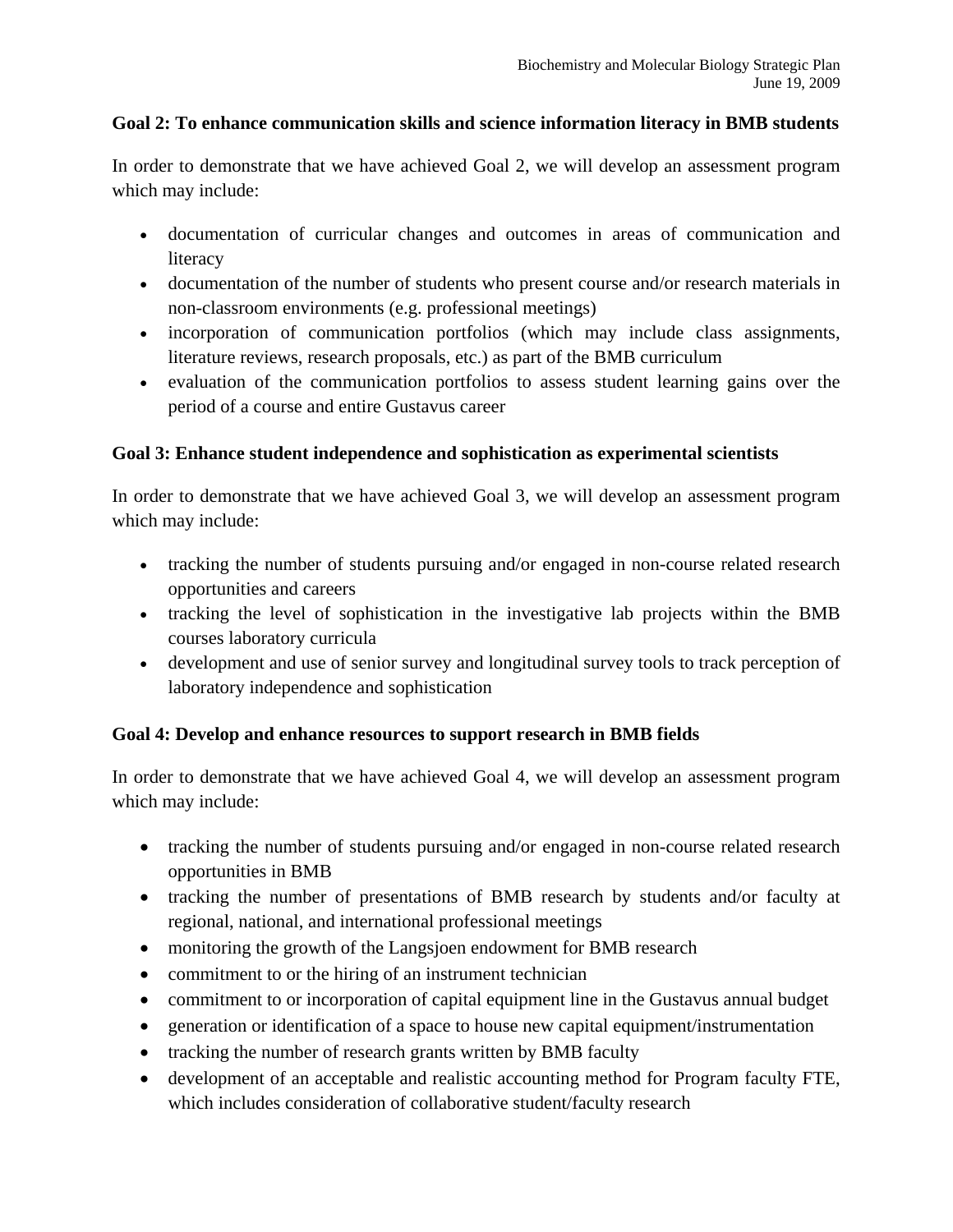### **Goal 5: Empower BMB Program's ability to direct its development**

In order to demonstrate that we have achieved Goal 5, we will develop an assessment program which may include:

- establishment of a BMB Program budget line within the structure of the Chemistry Department budget
- commitment to or incorporation of capital equipment line in the Gustavus annual budget
- establishment of a collaborative plan and mechanism to determine teaching schedules of BMB Program faculty and courses
- monitoring of teaching loads/contact hours of BMB Program faculty
- commitment to or hiring of laboratory support staff that supports the BMB Program
- development of an accounting method for Program faculty FTE, which includes consideration of administrative tasks

## **Goal 6: Promote the support and professional development of Program faculty as whole persons and as teacher/scholars**

In order to demonstrate that we have achieved Goal 6, we will develop an assessment program which may include:

- establishment of reliable funding that supports professional development of BMB Program faculty in research, teaching, and skill development endeavors.
- monitoring of the teaching load/contact hours of BMB Program faculty
- development of an acceptable and realistic accounting method for Program faculty FTE, which includes consideration of collaborative student/faculty research, administrative tasks, joint appointments, etc.
- commitment to or hiring of laboratory support staff that supports the BMB Program
- commitment to or hiring of an instrument technician that supports BMB and other science departments/programs
- commitment to or hiring of tenure-track faculty that can contribute to teaching and research in BMB